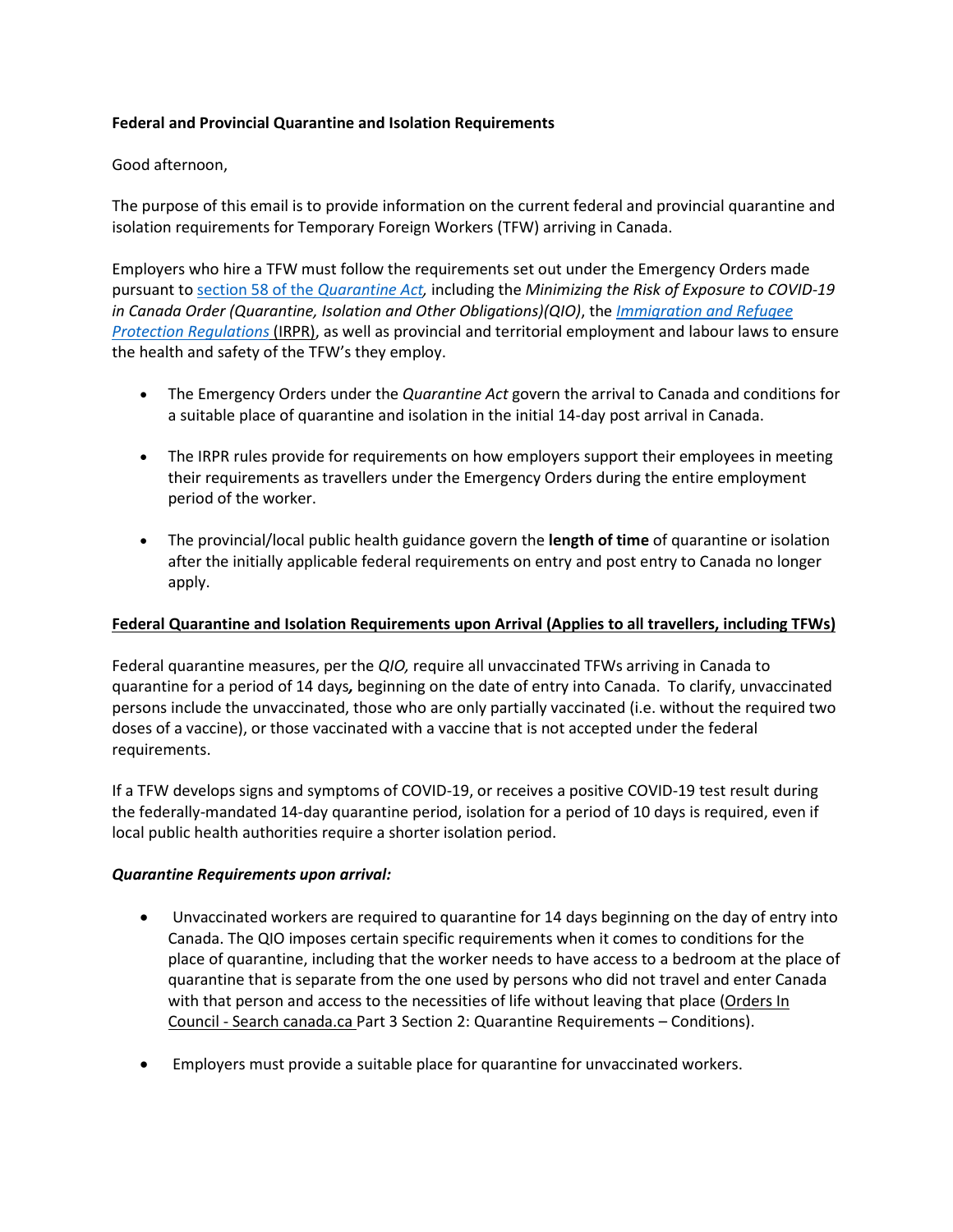- If, during the 14 days from their entry into Canada, an unvaccinated worker develops signs and symptoms or tests positive for COVID-19 on the molecular test that they are required to undergo in accordance with the Quarantine Order, they must isolate for a 10-day period which begins on the date of symptom onset, or the date the test sample was collected (as validated by the test provider) or the date of the test result (if there is no validation of the test collection date). The confirmed or suspected positive COVID-19 case must be reported to PHAC and the employer needs to provide a suitable place for isolation.
- The QIO imposes certain specific requirements when it comes to conditions for the place of isolation, including that the worker needs to have access to a separate bedroom and bathroom as well as access to the necessities of life without leaving that place.
	- o Requirements for unvaccinated or partially vaccinated travellers, including TFWs: [https://www.canada.ca/en/public-health/services/publications/diseases](https://can01.safelinks.protection.outlook.com/?url=https%3A%2F%2Fwww.canada.ca%2Fen%2Fpublic-health%2Fservices%2Fpublications%2Fdiseases-conditions%2F2019-novel-coronavirus-information-sheet.html&data=04%7C01%7CDIvany%40kairoscanada.org%7C464be303bea74775aadd08da1672bf3e%7Ccf18b5a826784011931215f0f7157574%7C0%7C0%7C637846979328636098%7CUnknown%7CTWFpbGZsb3d8eyJWIjoiMC4wLjAwMDAiLCJQIjoiV2luMzIiLCJBTiI6Ik1haWwiLCJXVCI6Mn0%3D%7C3000&sdata=vH4mL6ZS1EpPpOmYIjjtluO%2FuUY%2BM00OkejmYtAeGeI%3D&reserved=0)[conditions/2019-novel-coronavirus-information-sheet.html](https://can01.safelinks.protection.outlook.com/?url=https%3A%2F%2Fwww.canada.ca%2Fen%2Fpublic-health%2Fservices%2Fpublications%2Fdiseases-conditions%2F2019-novel-coronavirus-information-sheet.html&data=04%7C01%7CDIvany%40kairoscanada.org%7C464be303bea74775aadd08da1672bf3e%7Ccf18b5a826784011931215f0f7157574%7C0%7C0%7C637846979328636098%7CUnknown%7CTWFpbGZsb3d8eyJWIjoiMC4wLjAwMDAiLCJQIjoiV2luMzIiLCJBTiI6Ik1haWwiLCJXVCI6Mn0%3D%7C3000&sdata=vH4mL6ZS1EpPpOmYIjjtluO%2FuUY%2BM00OkejmYtAeGeI%3D&reserved=0)
- Vaccinated workers are not required to quarantine for 14 days upon their entry into Canada. However, during the initial 14-day period from their entry into the country, should the worker develop signs and symptoms of COVID-19 or test positive for COVID-19 they must isolate for a period of 10 days beginning on the date of symptom onset, or the date the test sample was collected (as validated by the test provider) or the date of the test result (if there is no validation of the test collection date). The confirmed or suspected positive COVID-19 case need to be reported to PHAC.

Please note that there is also a requirement for TFWs, whether vaccinated or not, to quarantine for 14 days if, during the initial 14 days from their entry into Canada, they have been exposed to a person, that they travelled with to Canada, who shows signs and symptoms of COVID-19 or receives a positive COVID-19 test.

# *Isolation Requirements in the post arrival period and beyond:*

After the initial federally required 14-day quarantine period, the initial 14-day period from entry into Canada or other federally applicable isolation period, any worker with a suspected or confirmed COVID-19 infection is required to isolate according to instructions from provincial/territorial or local public health authorities. Illustrative examples are below:

- If a worker develops signs and symptoms of COVID-19, or receives a positive COVID-19 test result during the federally required 14-day quarantine period or the initial 14-day period after their entry, the *QIO* requires that they isolate for 10 days in a suitable place of isolation or accommodation.
- In addition, the period of isolation may be extended for a new 10 day isolation period if the person tests positive for COVID-19 while in isolation and they were initially isolating for a reason other than having received a positive COVID-19 test.
- If a worker becomes sick after the initial 14-day quarantine or other federally applicable period, they are required to isolate for the duration stipulated by local or provincial/territorial public health authorities. IRPR require that employers provide a suitable isolation accommodation, including a separate bedroom and bathroom that are solely for the use of the isolating TFW.